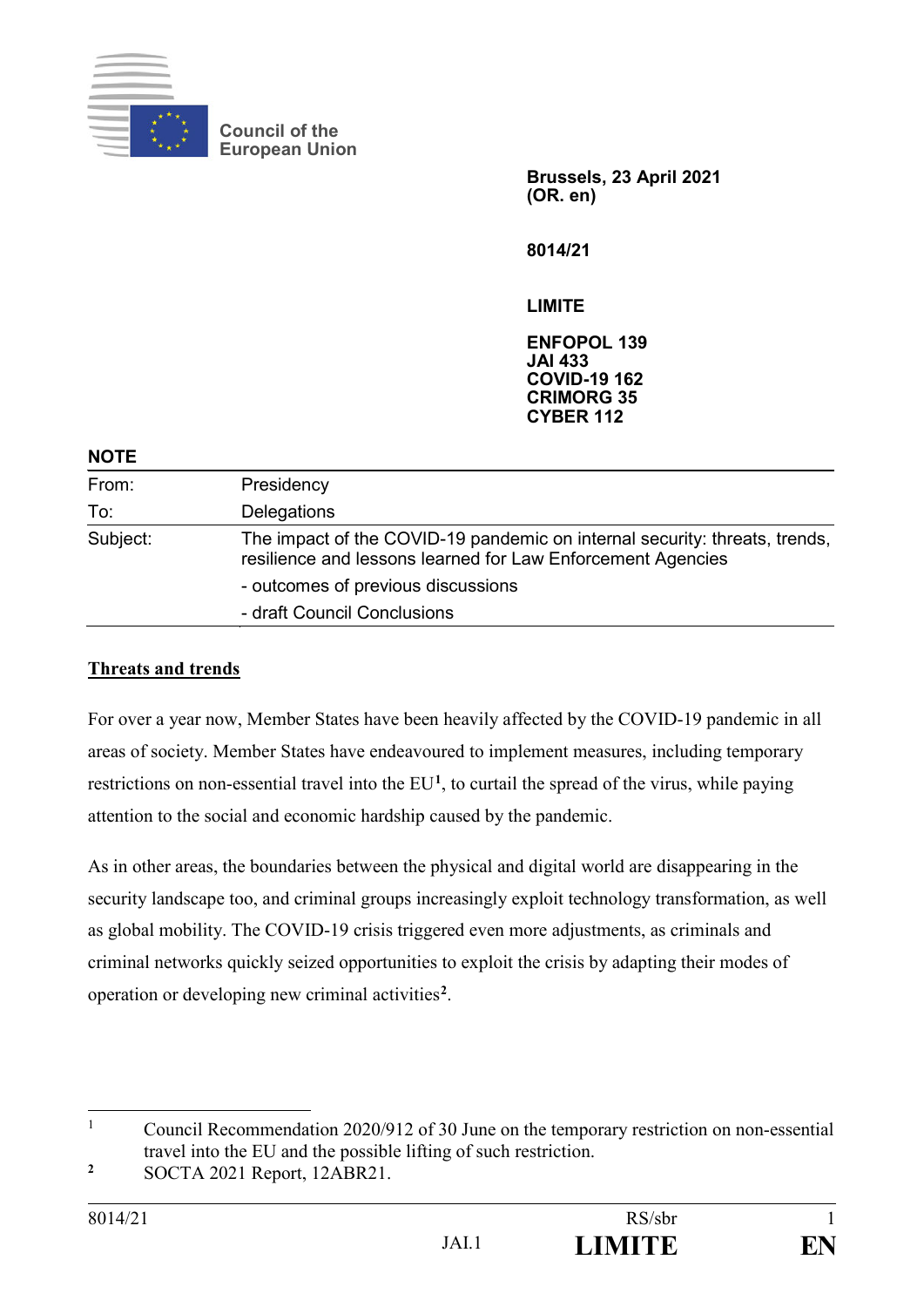The most significant changes were observed in:

- counterfeiting personal protective equipment, sanitary products, vaccines and pharmaceuticals;
- cybercrime adaptation to the COVID-19 narrative and COVID-themed malware, ransomware and phishing attacks;
- online child sexual abuse this increased threat derives from the production and distribution of online material;
- increase in domestic violence affecting particularly women, elderly people, children and disabled persons;
- public disorder and civil unrest caused by public protests (sometimes violent) against lockdowns and other restrictive measures.

In this context a new challenge for EU law enforcement was created by the need to adapt to the various lockdown measures (maintaining the right balance between necessary enforcement of lockdown restrictions and respect for citizens' rights) and to develop procedures for securing locations during lockdown (towns, offices, commercial establishments, major sports events) all the while abiding by an ever-changing legal framework, which had a direct impact on citizens' rights and freedoms**<sup>3</sup>**.

## **Good practices and lessons learned**

From the law enforcement point of view, avoiding risks to public order and preventing the exploitation of the pandemic crises by serious and organised crime is of primary importance: **sharing relevant, real-time information, in a secure environment, was identified as a key issue while facing the emergency**. Bearing in mind the importance of cross-border cooperation in the EU and Schengen Area, the lessons learned from the following endeavours should be highlighted, with a view to increasing the resilience of EU law enforcement:

 $\overline{3}$ <sup>3</sup> ST 6968 2021 REV1, 15MAR21 "*The impact of the COVID-19 pandemic on internal security: threats, trends, resilience and lessons learned for Law Enforcement Agencies joint analysis by the Presidency and Europol*".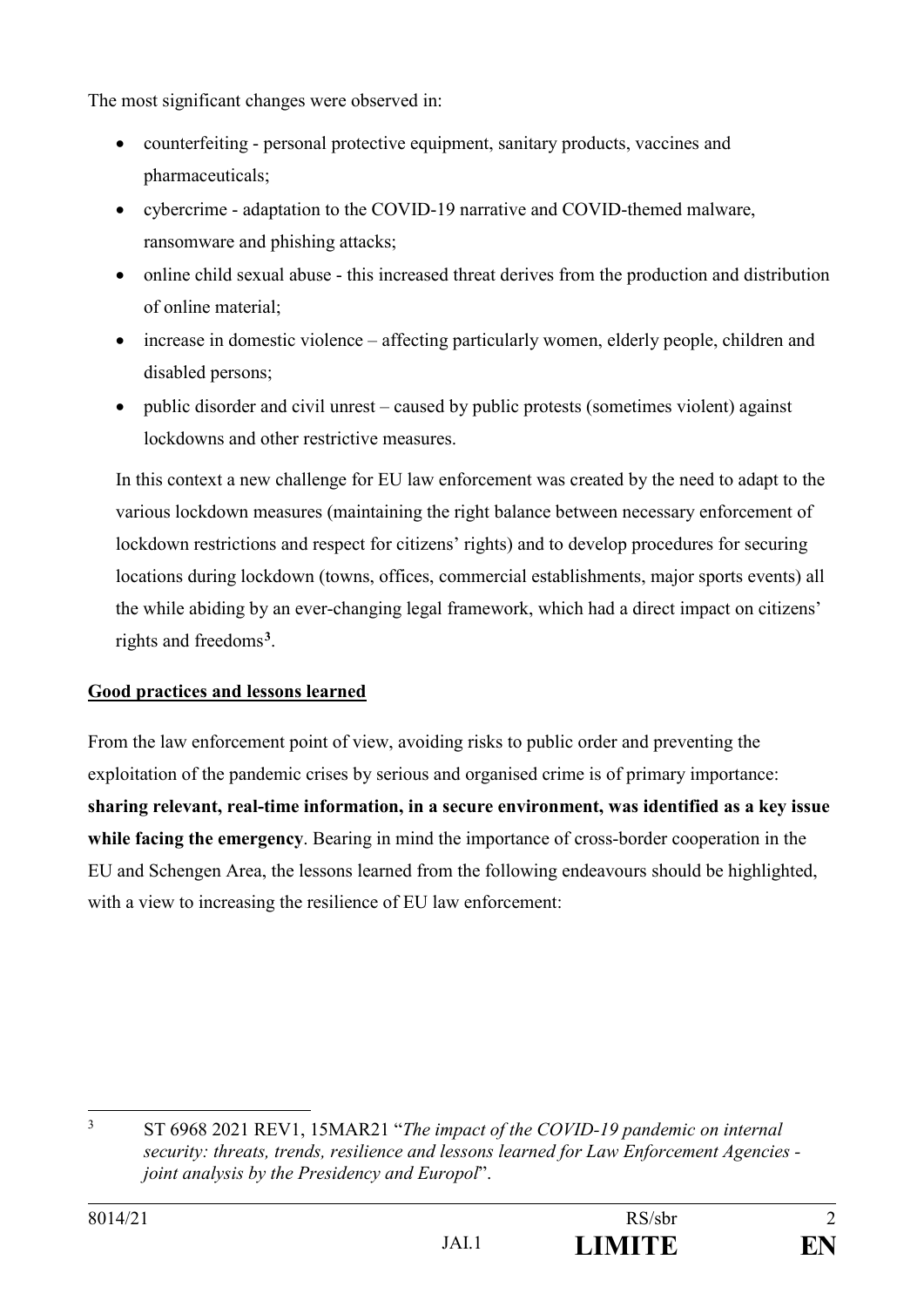#### *Working Group on COVID-19 crime threats and law enforcement responses*

In June 2020, Italy and Europol convened the police chiefs of the countries most affected by the first wave of the pandemic in a *Working Group on COVID-19 crime threats and law enforcement responses* (hereinafter referred to as COVID-19 WG). The COVID-19 WG**<sup>4</sup>**, co-chaired by Europol's Executive Director and Italy's Deputy Police Chief, has proven a key initiative to raise awareness, exchange relevant information and share best practices in response to the criminal threats stemming from the COVID-19 crisis.

## *EUROPOL COVID-19 reports: operational facts and analysis*

Since the outbreak of the pandemic, Europol has played a leading role in providing, through accurate and regular reports, assessments of COVID-19's impact on police tasks and on how criminal threats evolved and adapted to (ending up taking advantage of) the pandemic. Europol issued nearly 40 strategic reports, providing an intelligence picture to law enforcement partners, key stakeholders and policy makers, together with useful information for the public.

## *The Core Group on Secure Communications*

The COVID-19 crisis prompted a reassessment of law enforcement cross-border cooperation practices and created a need to identify suitable solutions for operational secure remote communication. In 2020, Europol's Innovation Lab– in partnership with the German BKA – set up a *Core Group on Secure Communications* (hereinafter referred to as Core Group). With valuable input from all members, and in partnership with the European Network of Law Enforcement Technology Services (ENLETS), the group produced an overview of existing communication solutions and a roadmap on the way forward**<sup>5</sup>**.

<sup>&</sup>lt;u>.</u> <sup>4</sup> The COVID-19 WG met four times and was attended by police chiefs and senior police leaders from various EU countries, UK, Switzerland, Interpol (ensuring global outreach) and Europol. This WG will meet again on 26 May 2021.

**<sup>5</sup>** Both documents were presented at the COSI meeting of November 19 2020 (Extending Secure Communications for EU Law Enforcement-Draft Roadmap (12554/20) and Extending Secure Communications for EU Law Enforcement - Overview of existing and developing communication tools (12557/20)). The COSI also suggested that the Core Group should continue its work on the short-term actions included in the roadmap for the first half of 2021 (The remaining actions listed in the roadmap for the short term are (1) the drafting of use cases for secure communications and (2) comparison of these use cases with the existing tools, to determine if all functional needs can be met, or if there are any gaps that the existing tools cannot fill), and to draft a result-based proposal to COSI for the funding (and monitoring) of the full roadmap's implementation.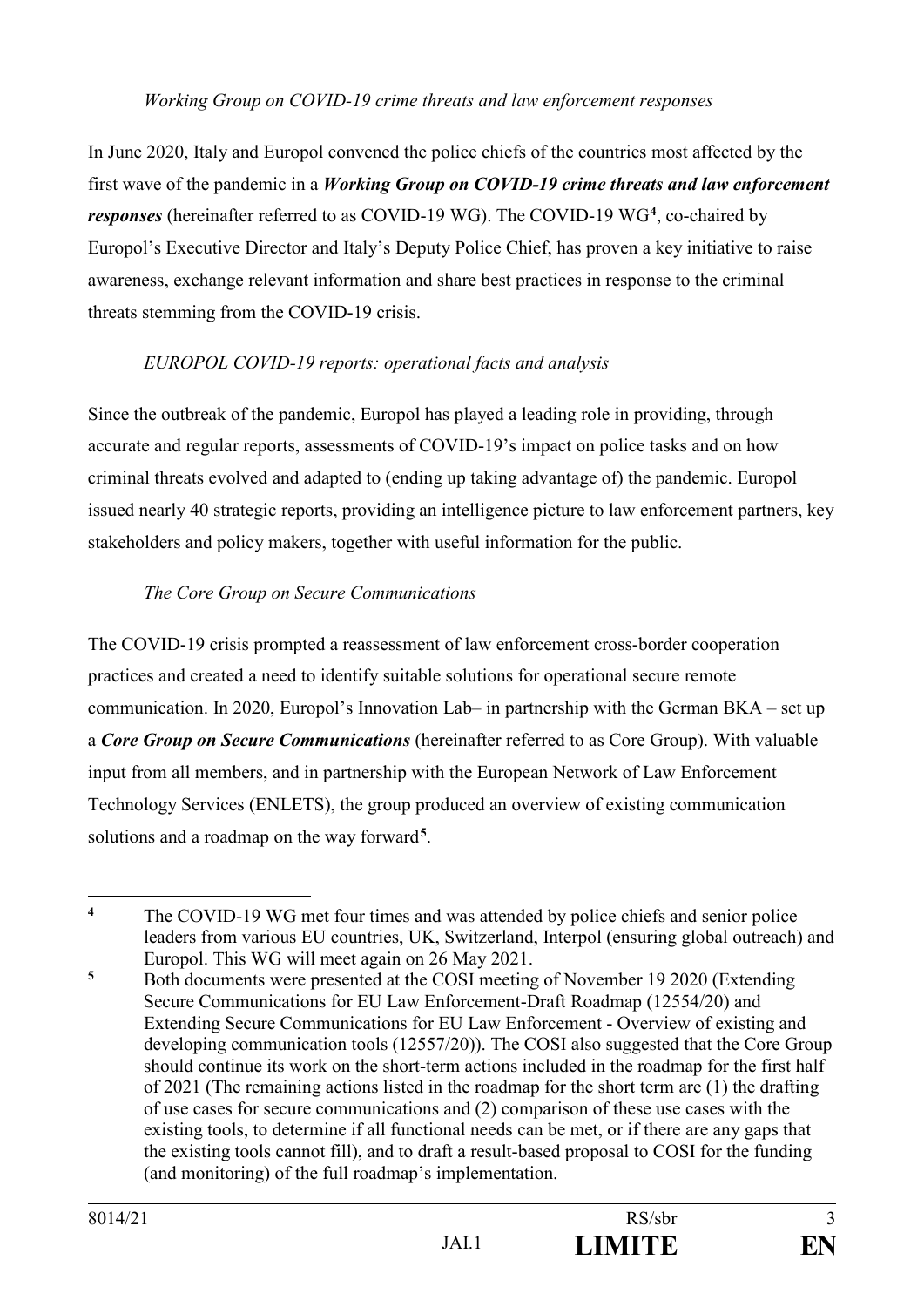## **Strengthening resilience – Time to deliver a fair recovery**

The EU Security Union Strategy 2020-2025 targets actions on priority areas where the EU can bring added value to national efforts, building upon progress achieved and providing a new focus to ensure a more effective EU security policy and to build a sustainable resilience**<sup>6</sup>**.

The COVID-19 crisis has put European security into sharp focus, testing crisis-preparedness and exposing vulnerabilities, and thus making closer cooperation on security at all levels ever more essential. A more forward-looking attitude must be adopted, to better anticipate future problems and threats. This can be only achieved by a structured crisis management approach.

A prolonged pandemic will put a heavy strain on European and global economies with significant disruptions, as businesses and citizens are confronted with a wide array of diverging and rapidly changing measures that could be particularly harmful to the European economy. This led to the drawing up of strategies, both at national and at EU level, to promote economic recovery, including the adoption of the largest financial stimulus package ever granted by the EU budget.

However, learning from previous crises, it can be anticipated that a volatile economic situation with growing poverty and social inequality will serve as breeding ground for organised and serious crime and for the infiltration of criminal networks into the legal economy; immediate risks are linked to:

- *Next Generation EU -* As unprecedented financial efforts are made by the EU to boost the economic recovery, it is necessary that Member States law enforcement agencies remain strongly committed, together with relevant EU bodies and other national authorities, to protecting EU financial interests by preventing and countering financial and economic crime across Europe.
- *Financial recovery and fraud* With potential economic hardship unfolding in the postpandemic phase, it is expected that different types of fraud schemes will intensify, such as the exploiting and infiltration of organised crime groups in legal businesses (fraud schemes, facilitate the distribution of counterfeit goods and conduct money laundering activities). The trend indicates a threat of defrauding of economic stimulus packages and the risk of criminal infiltration into the legal economy.

<sup>&</sup>lt;u>.</u> 6 Communication from the Commission to the European Parliament and the Council First Progress Report on the EU Security Union Strategy (14019/20).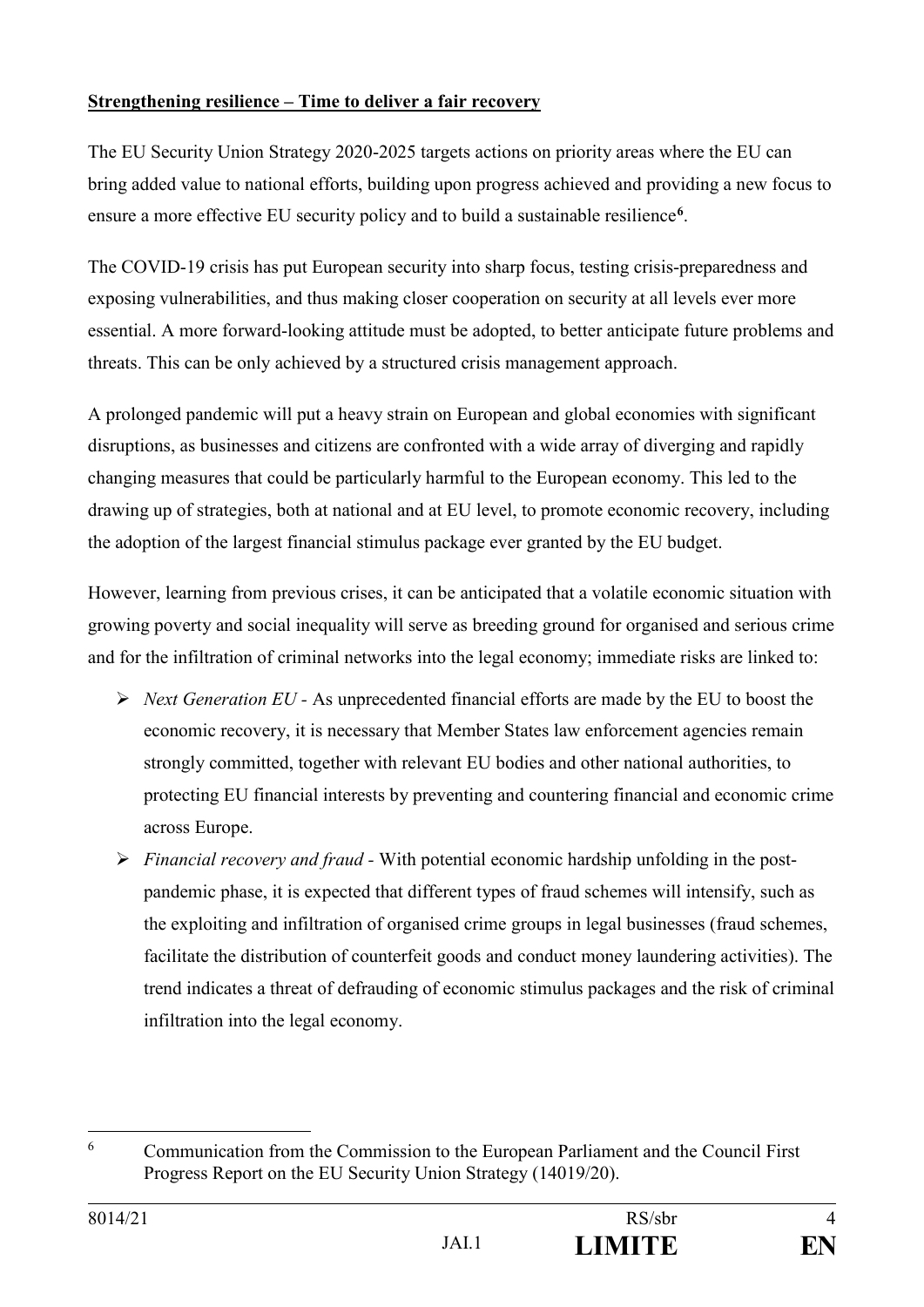*Risks linked to the vaccination campaign/distribution -* The international rollout of the COVID-19 vaccination opens up a number of additional lucrative opportunities for counterfeiters, exploiting the advantages of the Internet and possibly polluting the legal market. A similar trend can be anticipated for forged or fake COVID-19 tests, COVID-19 test certificates and, in the future, for possible "vaccination certificates". A new criminal trend seems to be emerging, pointing to targeted fraud attempts affecting public authorities responsible for the procurement of vaccines**<sup>7</sup>**.

## **Preparing for future crisis situations – police cooperation**

When facing a crisis that presented organisational and operational challenges, **it is important to act and take precise steps/measures to address the vulnerabilities exposed by the COVID-19 crisis to prepare law enforcement for future crises.** 

National law enforcement and relevant European agencies, particularly Europol, should reflect on the lessons learned from the current crisis, their business needs, and approaches to performing their duties under exceptional circumstances and in an unpredictable reality**<sup>8</sup>**. They must further strengthen resilience through a number of actions leading to **Protection, Preparedness and Prevention.**

# **Conclusion**

**Based on the above findings, the Presidency intends to propose Council Conclusions on the impact of the COVID-19 pandemic on internal security: threats, trends, resilience and lessons learned for EU law enforcement, as set out in the Annex to this note. The first draft of the above Council Conclusions will be discussed during the informal videoconference of the Members of the LEWP on 26 April 2021.** 

<sup>&</sup>lt;u>.</u> 7 document WK 2818/21 - Commission information on vaccine fraud from 26FEV21.

<sup>8</sup> Second meeting of the COVID-19 WG of 15 September 2020, which focused on the topic of preparedness of law enforcement agencies to respond to crises.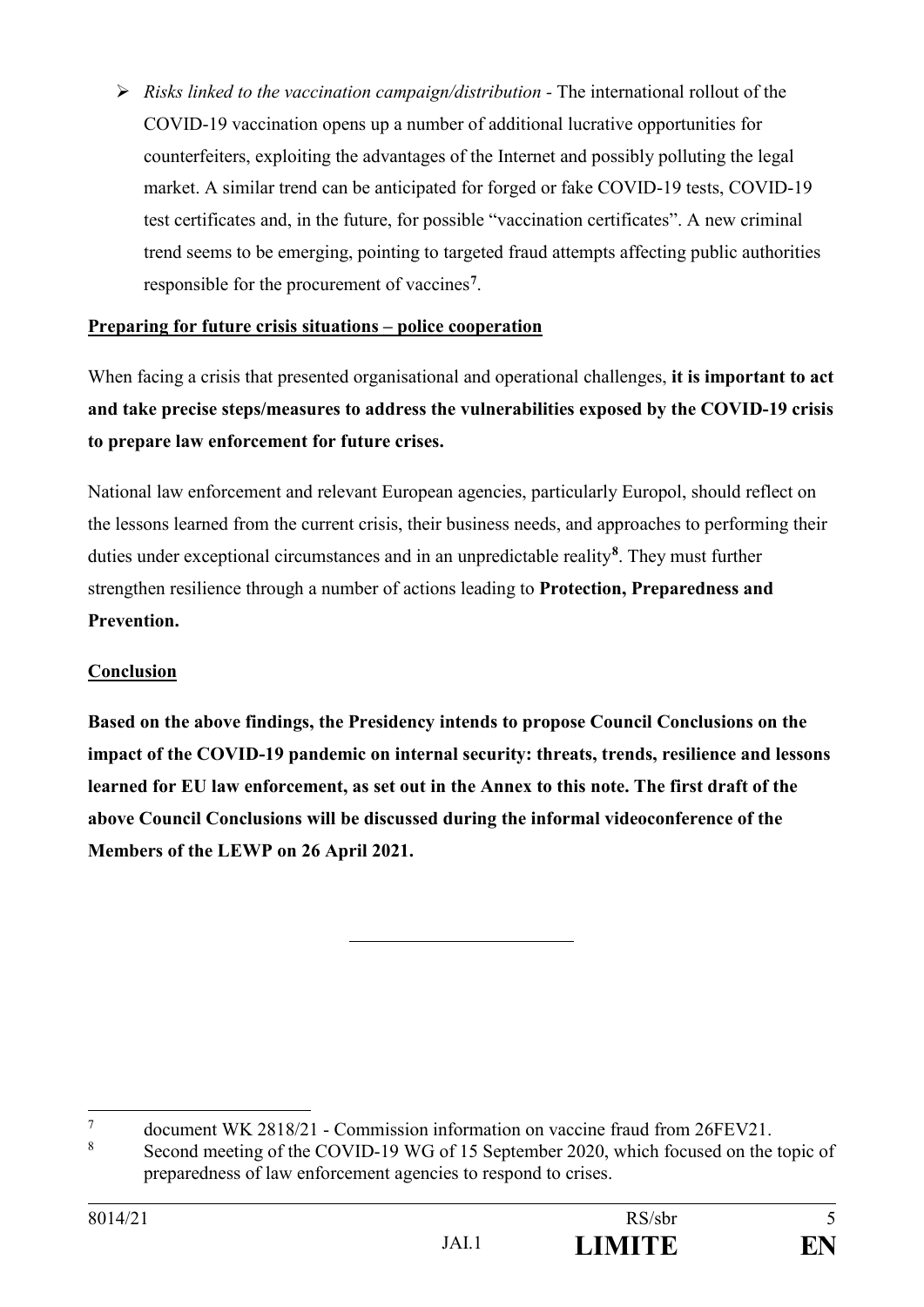## **DRAFT COUNCIL CONCLUSIONS**

# **on the impact of the COVID-19 pandemic on internal security: threats, trends, resilience and lessons learned for EU law enforcement**

BEARING IN MIND the efforts made at European Union and Member State level to secure a high level of protection of EU citizens and, in this context, ensure business continuity in law enforcement and coordinated action against emerging threats;

ACKNOWLEDGING the unpredictable risks and threats and the incoming challenges that this crisis posed to the internal security landscape;

CONSIDERING the importance and benefits of the lessons learned and shared among Members States and EU institutions and agencies;

RECOGNISING that current and similar future disruptive crises may generate systemic security problems, uncover vulnerabilities and require enhanced cooperation;

IDENTIFYING the need to prevent and tackle the proliferation of misinformation about COVID-19 and hate speech, particularly in social media;

RECALLING that more resilient, operational and effective cross-border cooperation and timely exchange of information are essential in a crisis situation, and that emergency police cooperation mechanisms must be activated rapidly in order to increase the level of preparedness and ensure immediate response, as discussed by the Working Group on COVID-19 crime threats and law enforcement responses;

NOTING that sharing knowledge and information leading to the detection of crime threats and trends in organised crime groups is crucial for informed and strategic decision-making on how to approach and anticipate future developments in criminal syndicates;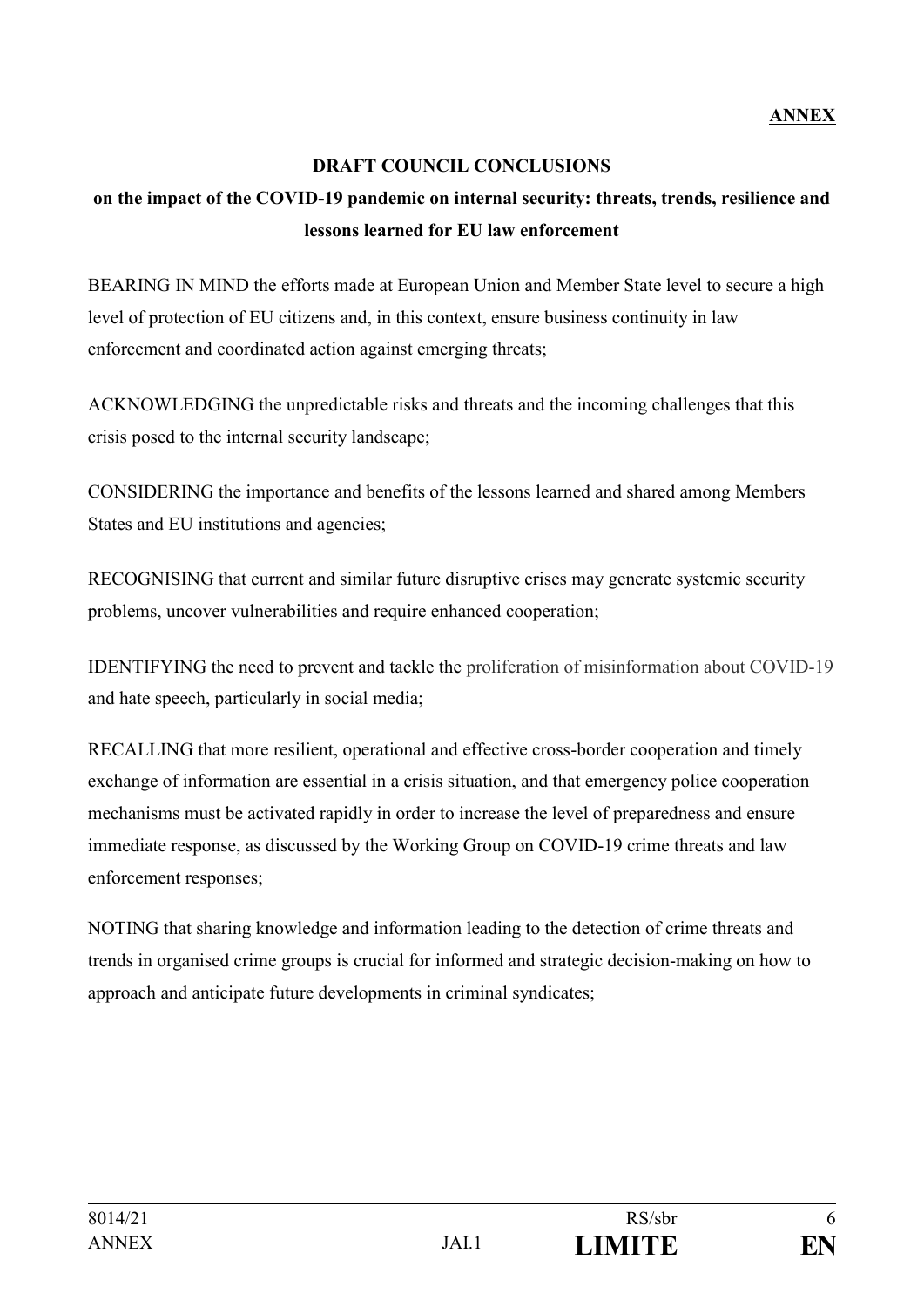Furthermore, STRESSING that sharing of operational and sensitive information in a crisis situation – so as to ensure the continuity of ongoing work on cross-border investigations/cases – requires secure communication solutions to replace physical contacts;

## THE COUNCIL,

## **in order to ensure Protection**

URGES Members States to coordinate the exchanging of cross-border information, police joint operations, best practices and expertise at EU level and to secure critical entities during crisis situations, in compliance with national legal frameworks and planning;

STRESSES THE NEED for the Commission to support Member States in identifying practical solutions to prevent hindrances to strategical, operational and tactical cross-border police cooperation, particularly when intra-Schengen travelling is restricted due to measures imposed;

UNDERLINES THE NEED to prevent the infiltration of criminal networks in the implementation of the *Next Generation EU*. Timely exchange of information – in particular on ongoing fraud investigations, risks, threats, fraud methods and patterns – between relevant EU agencies, especially Europol, OLAF and EPPO and Member States, is therefore essential.

ENCOURAGES EUROPOL to support Member States in line with its mandate in cross-border operations to prevent organised crime, terrorism and, where relevant to EU internal security, exchange of information regarding the prevention of violent demonstrations and civil unrest.

#### **In order to achieve better Preparedness**

RECOMMENDS Member States to develop – together with international counterparts andespecially in cooperation with Europol – common crime indicators at European Union level, derived from the experience of the COVID 19 crisis, to establish common risk assessments and allow both timely reporting and anticipation of threats and risks for the current crisis and for future crises;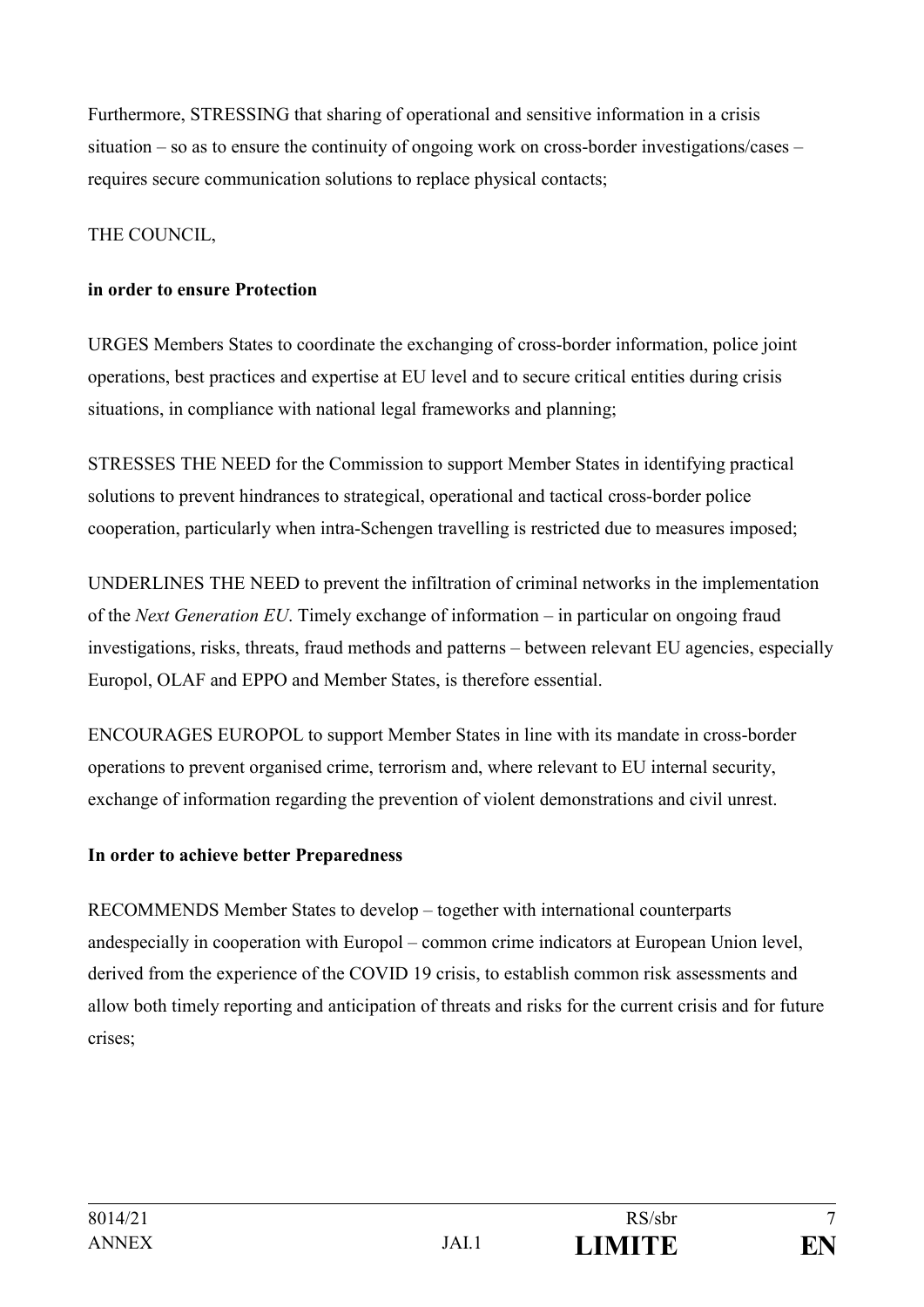PROPOSES to the Commission that it support Members States in the development of scenariobased training and practical exercises between law enforcement agencies, civil protection, medical emergency and local authorities to ensure preparedness and resilience for future pandemics and other crises;

STRESSES THE NEED for the Commission to ensure and define a suitable framework to create a common, resilient and secure instrument for (video and audio) communications in the European police cooperation framework, one that can be used to plan and coordinate joint operations, as well as to exchange confidential and sensitive information during crisis situations among Member States law enforcement agencies and between them and relevant EU agencies and entities;

RECOMMENDS to the Commission that it support Member States in sharing experts, information and communication systems and police equipment in crisis situations, if so requested by one or more Member States;

ENCOURAGES EUROPOL and the Member States to continue the work of the Core Group on Secure Communications and, within the Innovation Lab, to develop the roadmap on new secure communication solutions, such as instant messaging applications and secure video-conferencing tools, in order to provide law enforcement agencies with a unified, interoperable, and secure platform (compatible systems) to exchange strategic and sensitive information on out-of-mandate matters related to a crisis situation;

# **In order to ensure better Prevention**

RECOMMENDS to Members States that they develop and promote information and awareness campaigns for their citizens, benefitting from Europol expertise, in order to prevent the impact of cybercrime activities; particular care should be focused on how to protect children online and mitigate the risk of them becoming victims of criminal organisations;

ENCOURAGES Member States to develop a new and common approach to community policing, given the possibility of more unreported crimes related to domestic violence and sexual crimes in lockdown and crisis situations, increasing the number of contacts between police staff and the potential victims of such crimes;